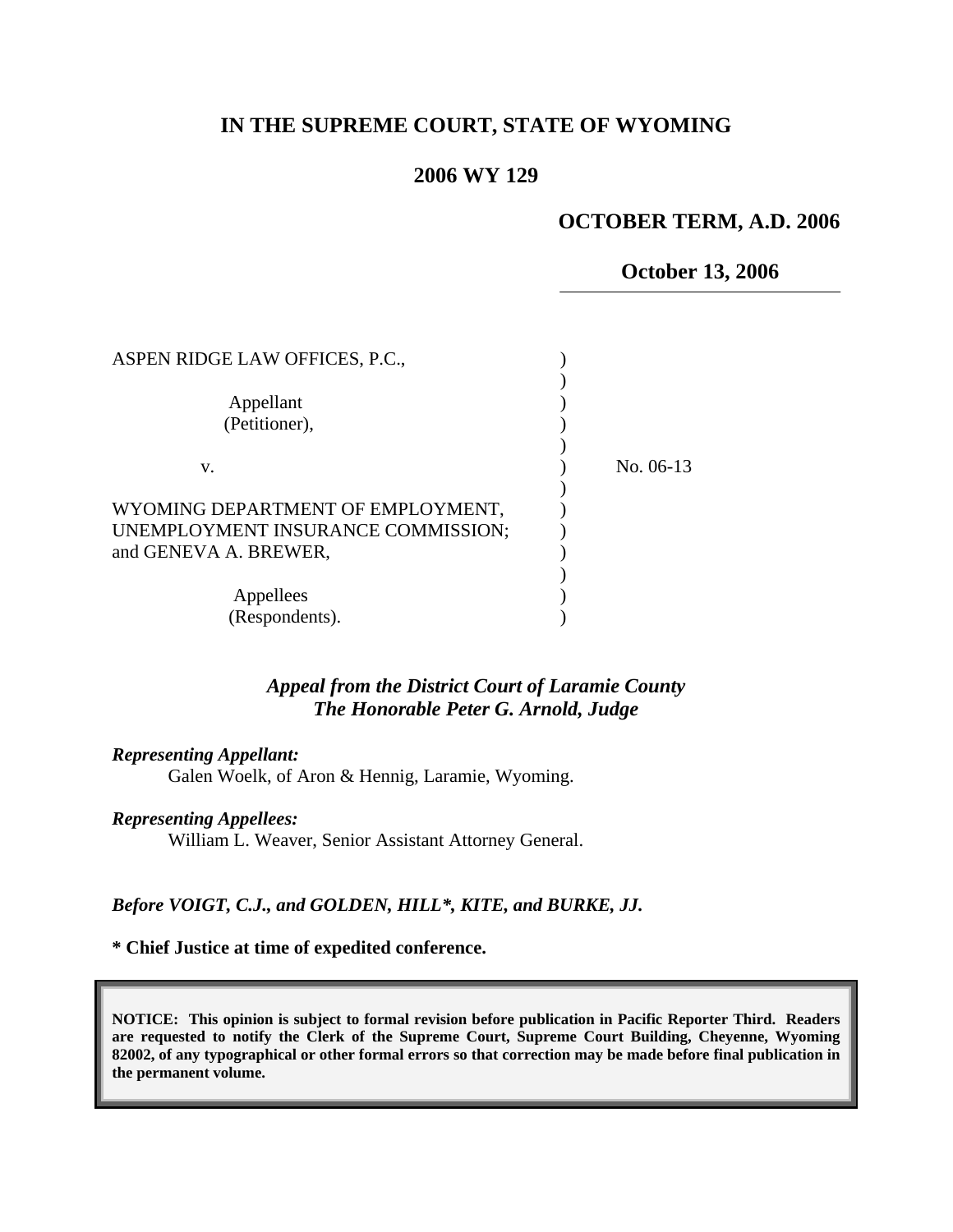### **BURKE, Justice.**

[¶1] Aspen Ridge Law Offices, P.C. ("Aspen Ridge") challenges an award of unemployment insurance benefits to its former employee, Geneva Brewer. We affirm.

## *ISSUES*

[¶2] Aspen Ridge presents three issues for review:

- I. Whether the Commission's refusal to allow Employer to present evidence of Brewer's workplace misconduct was arbitrary and capricious?
- II. Whether the Commission's conclusions were supported by substantial evidence?
- III. Whether the Commission failed to provide Employer with a fair and impartial hearing?

# *FACTS*

[¶3] Geneva Brewer was employed as a legal secretary by Aspen Ridge. Sue Davidson is the principal shareholder of Aspen Ridge. On September 22, 2004, Ms. Davidson terminated Ms. Brewer's employment. The next day, Ms. Brewer applied for unemployment insurance benefits. Aspen Ridge contested the application claiming Ms. Brewer was discharged for misconduct because: (1) Ms. Brewer was instructed to prepare an affidavit in a fee dispute case and failed to do so; and (2) subsequent to Ms. Brewer's discharge, Ms. Davidson learned that Ms. Brewer was spearheading a conspiracy to have all employees resign at the same time.<sup>[1](#page-1-0)</sup>

<span id="page-1-0"></span> $\overline{a}$  $<sup>1</sup>$  The written response filed by Aspen Ridge states in full as follows:</sup>

Employee was instructed three days prior to her scheduled absence from the office to complete and sign an affidavit. Each day she was reminded to complete this task. As of the last day prior to departure she had failed to complete this task. She was instructed to complete and sign the affidavit before she left work for the evening. Instead she wanted to "come in first thing the next morning (a work day, July 29, 2004) to do the work." On the condition that she would "come in first thing the next morning," she was allowed to leave work for the day. However, she failed to come in as instructed and as she promised nor did she call the next day to offer justification for her absence. When she was confronted about the matter, she had no excuse except that she "forgot." Employer advised her that her failure was classified as an incident of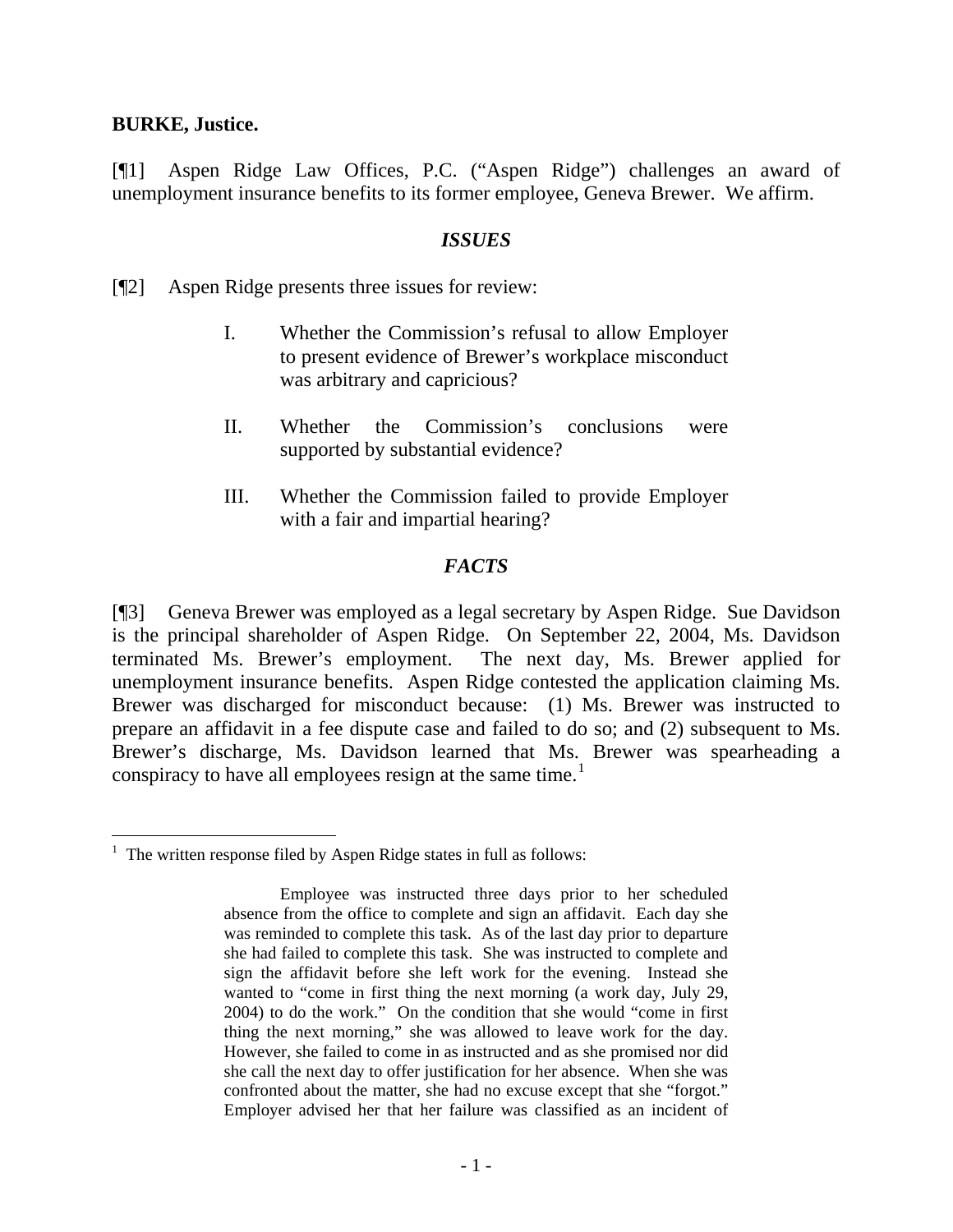[¶4] A deputy for the Unemployment Insurance Division awarded benefits finding that Ms. Brewer's acts, or lack thereof, were isolated incidents of poor judgment or ordinary negligence and did not constitute an intentional disregard for the employer's interests. Aspen Ridge appealed and requested a hearing.

[¶5] A contested case hearing was held on January 19, 2005. Ms. Davidson testified that she terminated Ms. Brewer's employment because the affidavit she requested in July was still not completed in September. She testified as follows:

[EXAMINER]: ... Exactly what was she required to do?

[MS. DAVIDSON]: She was requested to put together after she had done an extensive file review of the [fee dispute file], in addition to relevant court files, to do an affidavit of recollection responsive to [the filed fee dispute].

insubordination. It was hoped that Employee would learn from the incident and not engage in similar conduct in the future.

 $\overline{a}$ 

 Three days before Employee was terminated, she was instructed to complete a task. Each day she was reminded the task was not done yet. As of the day of termination, the task had not been completed and, in her words, had "barely been started." This was another incident of insubordination. She said she would do the task the next day. She was told that it no longer mattered whether she did the task or not. She was terminated on the spot, September [22], 2004.

 Subsequent to terminating Employee, Employer learned Employee had been agitating the staff to quit Employer. A job application was even given to another staff member as part of this process. A conspiracy was being spearheaded by Employee to have all staff members resign at one time. Another staff member did tender her resignation citing Employee's conduct as a reason to accept other employment. Employer was told that Employee was disgruntled prior to her termination by Employer. Whatever concerns Employee had were never addressed by her with Employer.

 Since her termination, employee is/has been contacting staff telephonically as many as two to three times daily at work.

 A former employee with whom Employee had developed a close association and who had previously been terminated by Employer a couple years ago has also been contacting staff telephonically at work as many as two to three times a day at work. This former employee did not engage in virtually any contact with any staff member until after Employee's termination.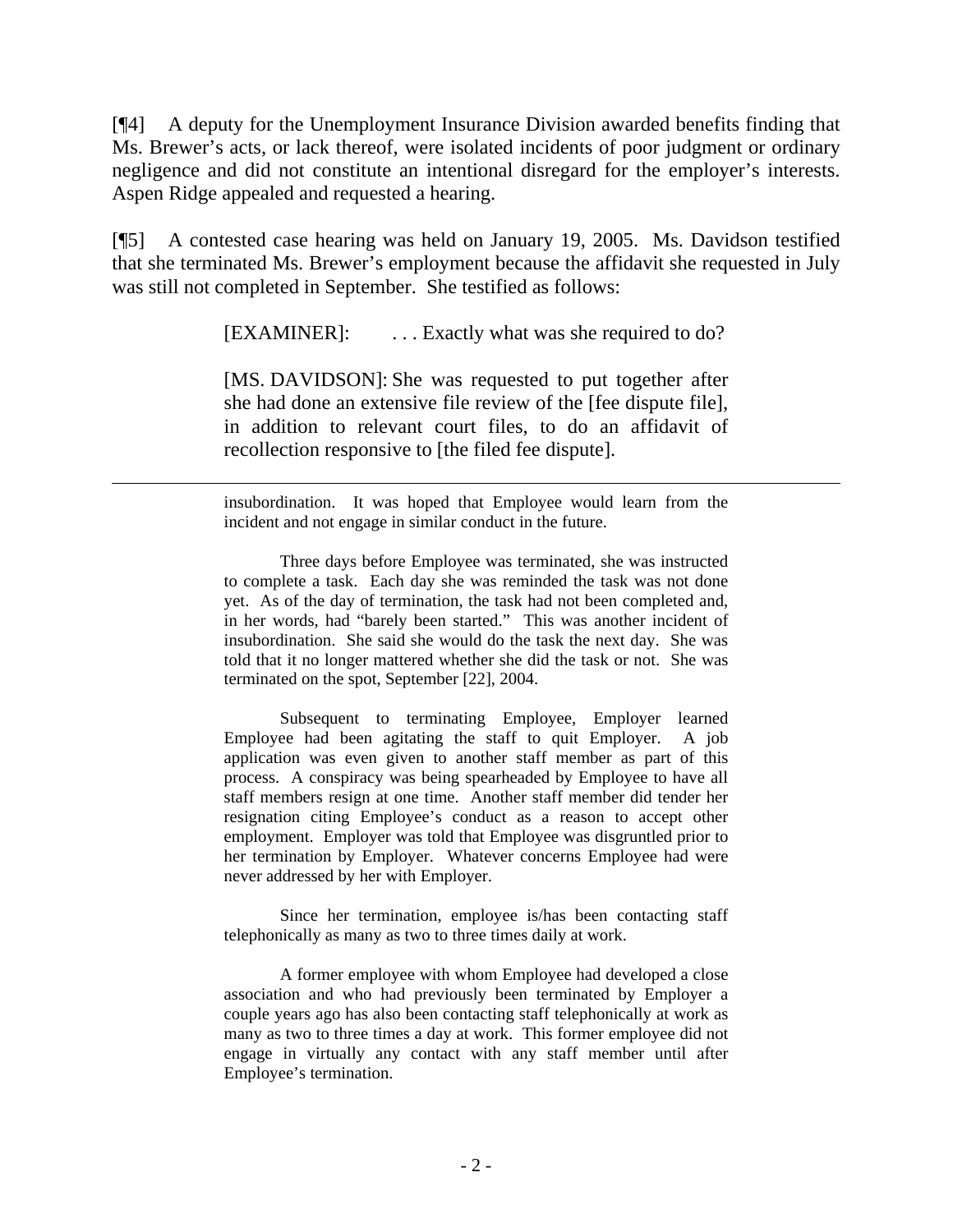[EXAMINER]: All right. Did . . . Ms. Brewer tell you why . . . she wouldn't, hadn't completed that assignment?

[MS. DAVIDSON]: She had forgotten. . . . [T]he July time frame ended with the day before her scheduled absence. . . . Genny, is that done? This is the deadline. No it's not done. She was obviously harried that day. It was obvious to me that she wanted to get out of the office. I told her it had to be completed. She had one of two choices that day. One was to stay and complete the project that night, or she offered to come in first thing the next morning and to complete that project, signing the affidavit before one of our staff members. Genny failed to do either one of those, after promising that she would come in first thing the next day in order to have accomplished that feat. She was confronted then when she returned to the office about completion of that task. I believe that she returned on a Monday. **When I determined several months later, much to my dismay and chagrin that it had not been completed, the instruction was given to complete that project. And so it was a continuation of that instruction from the early July time frame to the time period in September**.

(Emphasis added.) Ms. Davidson testified that she viewed Ms. Brewer's failure to complete the affidavit as an "act of defiance." Ms. Davidson did not testify about her knowledge of the alleged conspiracy.

[¶6] After Ms. Davidson testified, Ms. Brewer was called as a witness. She testified that she was in a hurry to leave for vacation and that she forgot to complete the affidavit. She testified that upon her return from vacation, she completed the document and placed it on Ms. Davidson's chair for her review. Ms. Brewer produced copies of various drafts of the affidavit, two of which contained Ms. Davidson's handwritten revisions.

[¶7] During cross-examination of Ms. Brewer, Aspen Ridge attempted to elicit testimony concerning the alleged conspiracy. The hearing examiner refused the evidence, finding it irrelevant. Aspen Ridge next called another of its employees and, *inter alia,* inquired whether she had discussions with Ms. Brewer concerning quitting her employment. The hearing examiner again found Aspen Ridge's inquiry irrelevant and refused to admit the evidence.

[¶8] The hearing examiner entered findings of fact, stating in pertinent part: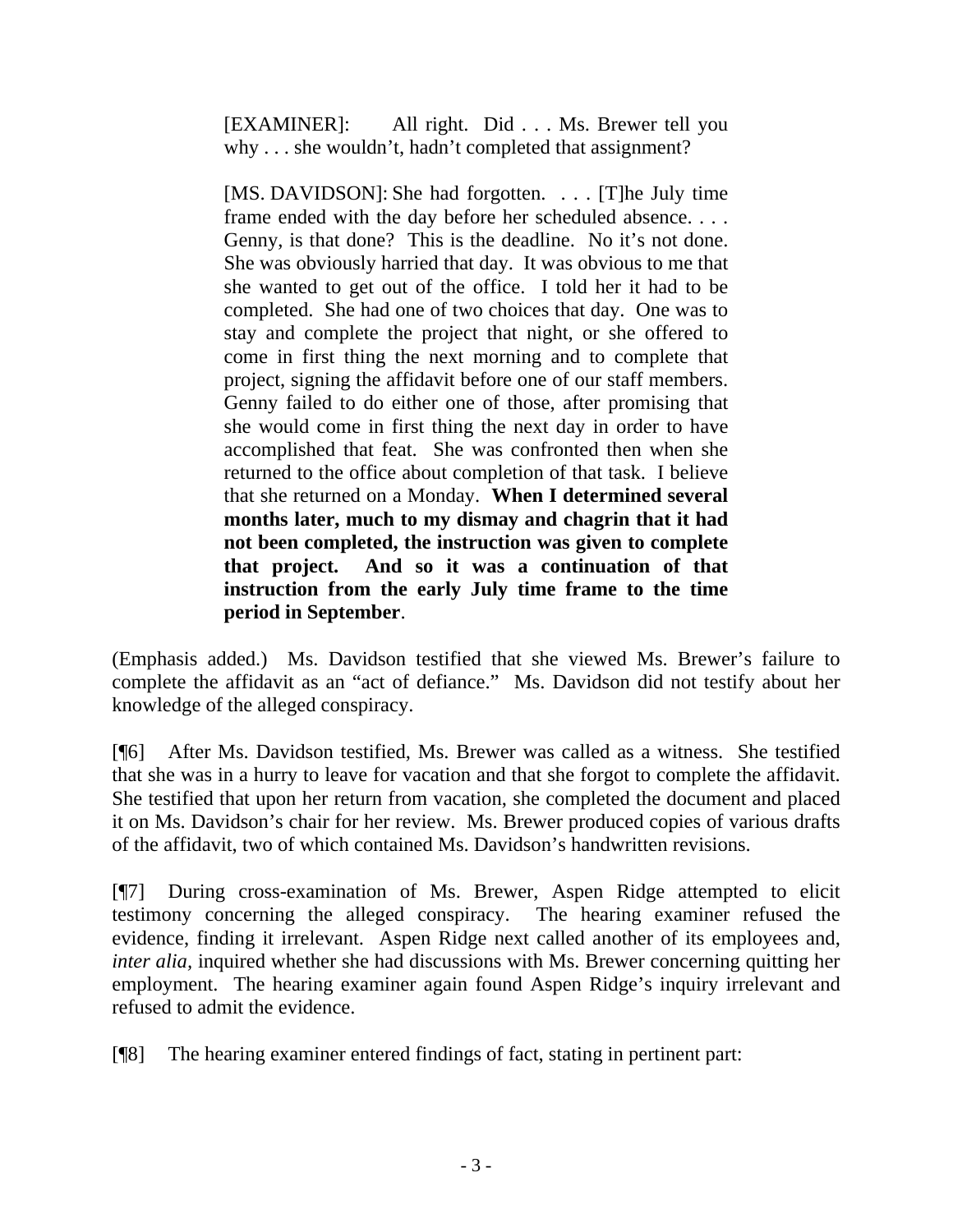- 3. Before leaving on her vacation, the claimant was instructed to prepare an affidavit regarding a fee dispute a client had with the employer's principal shareholder.
- 4. The claimant did not complete the affidavit before going on vacation.
- 5. On August 4, 2004 the claimant completed a first draft of the affidavit.
- 6. The principal shareholder reviewed and edited the affidavit.
- 7. On August 8, 2004 the claimant completed a second draft of the affidavit.
- 8. The principal shareholder reviewed and edited the affidavit.
- 9. On August 11, 2004 the claimant completed a third and final draft of the affidavit.
- 10. On September 22, 2004 the employer's principal shareholder met with the claimant.
- 11. The principal shareholder and the cla[i]mant reviewed some business matters.
- 12. The principal shareholder then told the claimant that she, the principal shareholder, "could not get past" the claimant's failure to complete the affidavit before going on vacation in July 2004.
- 13. The principal shareholder then discharged the claimant from her employment.

Based on these findings, the hearing examiner determined that Aspen Ridge "failed to demonstrate that [Ms. Brewer's] action[s] in July 2004 caused the employer to discharge [her] in September 2004." The hearing examiner concluded that Ms. Brewer was not disqualified from benefit entitlement for misconduct connected to her work.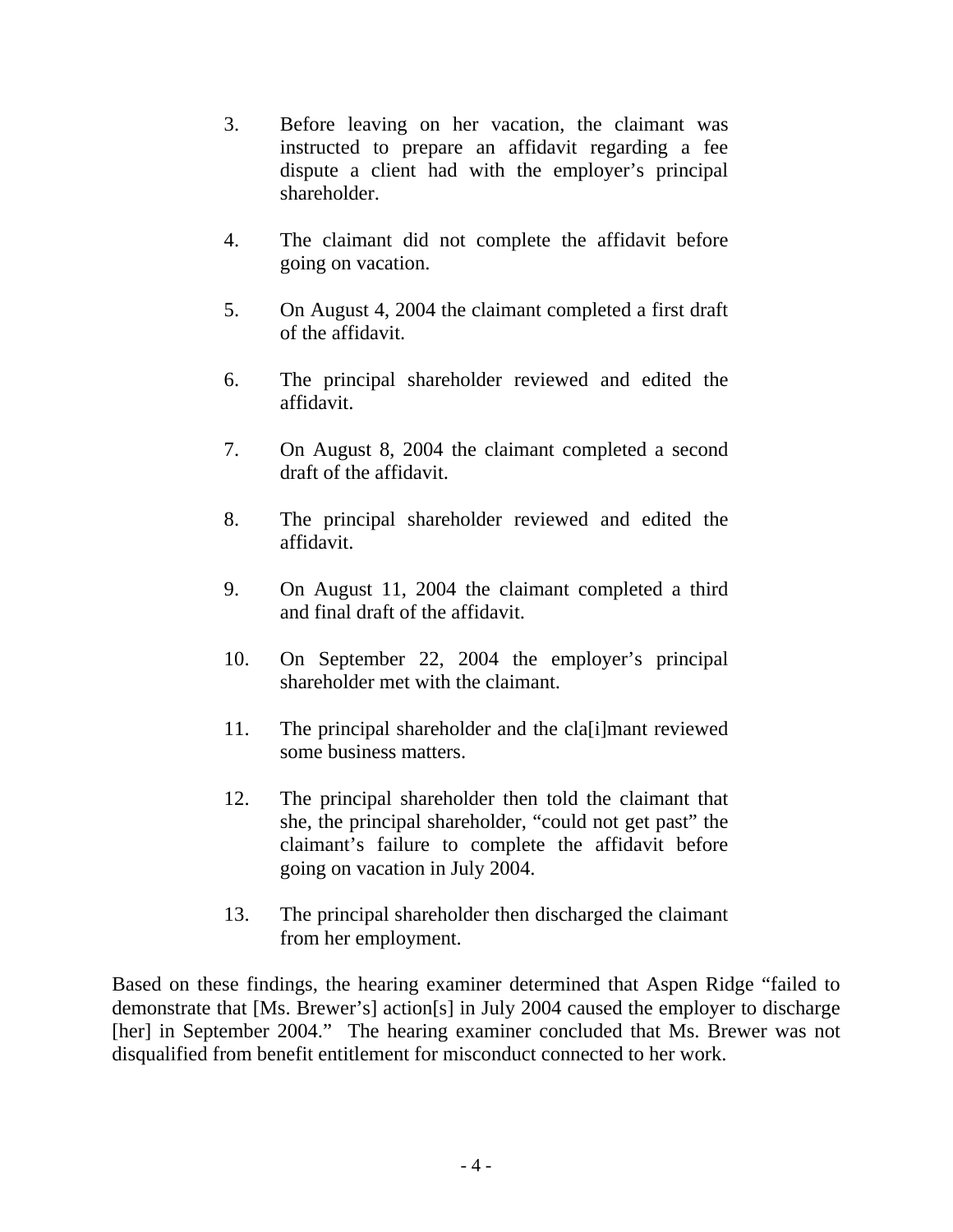[¶9] Aspen Ridge appealed to the Unemployment Insurance Commission. The Commission affirmed the decision of the hearing officer but modified certain of the factual findings stating:

> The hearing officer's decision is affirmed. The Findings of Fact, except for numbered paragraphs 3, 4, 5, 6, 7, 8 and 9; Statement of Law; and Conclusions of the hearing officer are adopted and incorporated herein by reference. We make the following additional findings of fact and conclusions:

# FINDINGS OF FACT

- A. Before leaving on her vacation, the claimant was instructed to prepare a personal affidavit relative to a fee dispute a client had with the employer's principal shareholder.
- B. The claimant worked on the affidavit on July 27 and 28, 2004; however, she did not complete it prior to the close of business on July 28, 2004.
- C. The claimant offered to complete the affidavit the next day.
- D. That offer was acceptable to the principal shareholder.
- E. The claimant got involved in preparation for the arrival of a friend and forgot about doing the affidavit on July 29, 2004.
- F. Immediately upon return from her vacation on August 4, 2004, the claimant finalized her affidavit, signed it and had it notarized.
- G. The principal shareholder reviewed and edited the August 4, 2004 affidavit.
- H. Based upon those edits the claimant redid her affidavit, signed it and had it notarized on August 9, 2004.
- I. The principal shareholder reviewed and edited the August 9, 2004 affidavit.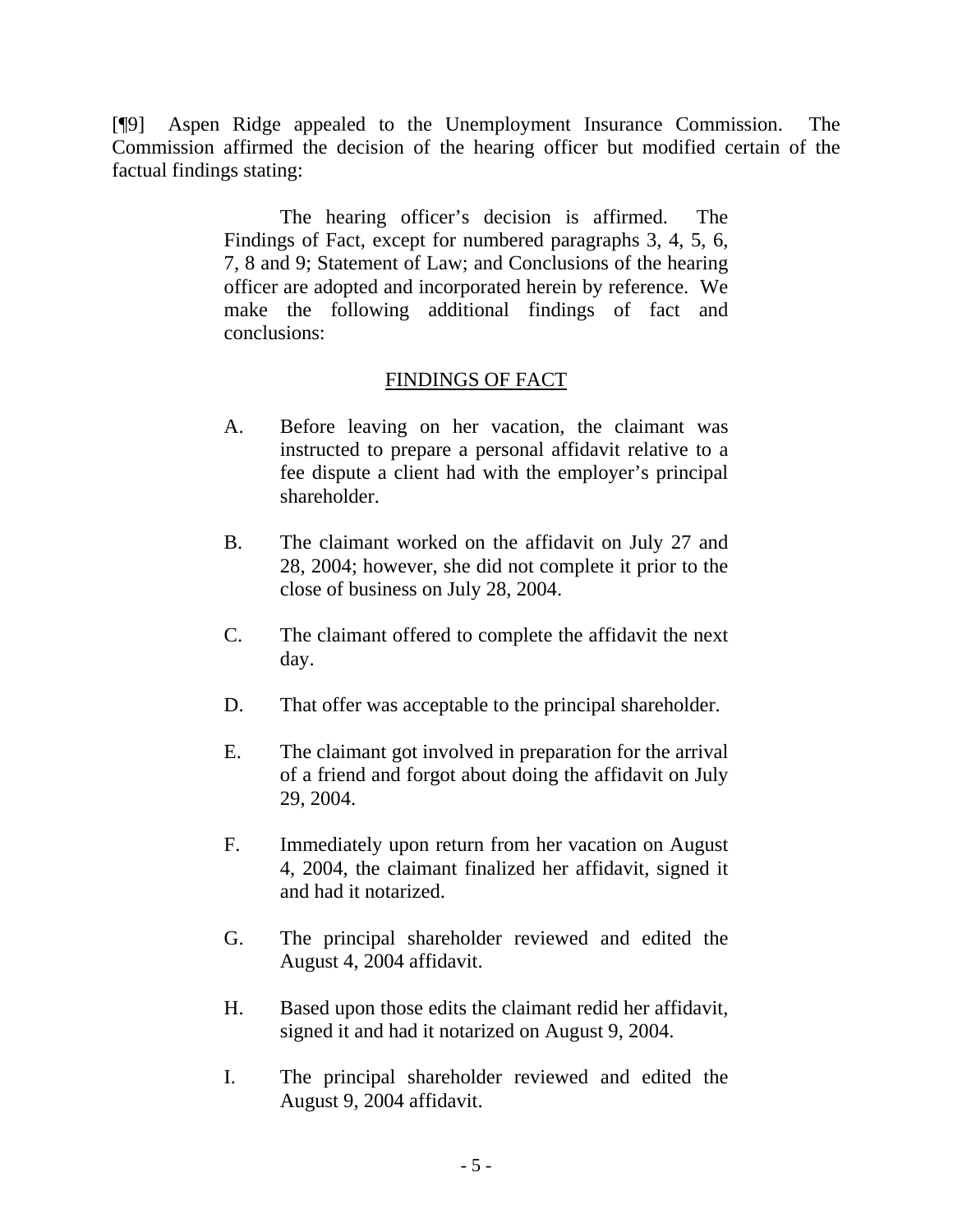J. Based upon those edits the claimant once again redid her affidavit, signed it and had it notarized on August 11, 2004.

The Commission concluded that "claimant's failure to complete the affidavit on July 29, 2004 was ordinary negligence in an isolated instance." Aspen Ridge next sought review in the district court. The district court also affirmed the award. This appeal followed.

### *STANDARD OF REVIEW*

[¶10] We conduct our review of this case pursuant to Rule 12 of the Wyoming Rules of Appellate Procedure. Rule 12.09(a) limits our review to matters contained in the Wyoming Administrative Procedure Act, which provides in pertinent part:

> (c) To the extent necessary to make a decision and when presented, the reviewing court shall decide all relevant questions of law, interpret constitutional and statutory provisions, and determine the meaning or applicability of the terms of an agency action. In making the following determinations, the court shall review the whole record or those parts of it cited by a party and due account shall be taken of the rule of prejudicial error. The reviewing court shall:

> (i) Compel agency action unlawfully withheld or unreasonably delayed; and

> (ii) Hold unlawful and set aside agency action, findings and conclusions found to be:

> > (A) Arbitrary, capricious, an abuse of discretion or otherwise not in accordance with law;

> > (B) Contrary to constitutional right, power, privilege or immunity;

> > (C) In excess of statutory jurisdiction, authority or limitations or lacking statutory right;

> > (D) Without observance of procedure required by law; or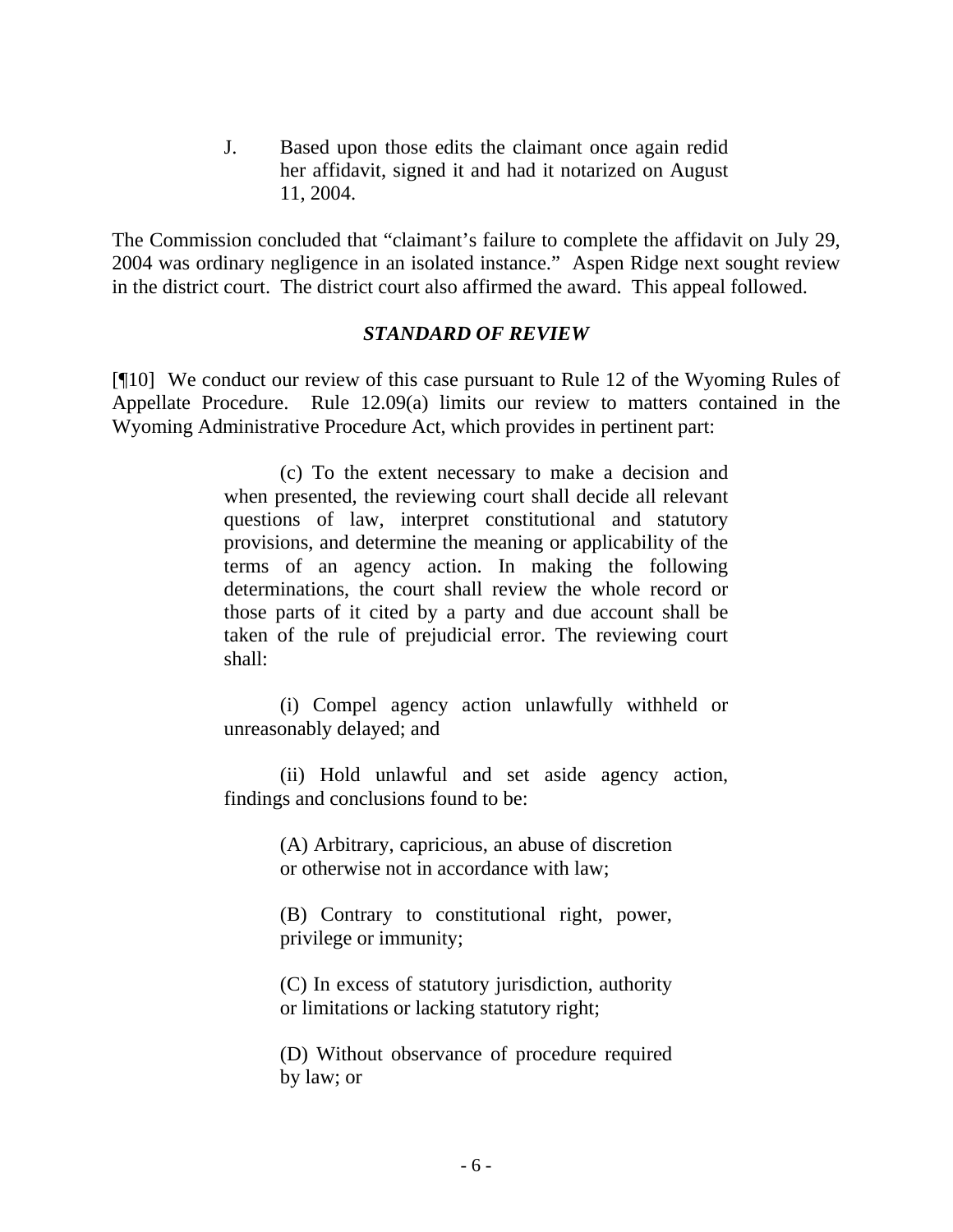(E) Unsupported by substantial evidence in a case reviewed on the record of an agency hearing provided by statute.

Wyo. Stat. Ann. § 16-3-114(c) (LexisNexis 2003).

[¶11] Unemployment benefit cases where misconduct is alleged present mixed questions of law and fact. *[Hat Six Homes v. State, D.O.E.,](http://www.lexis.com/research/xlink?app=00075&view=full&searchtype=get&search=6+P.3d+1290)* 6 P.3d 1287, 1291 (Wyo. 2000). We are not bound by the conclusions of the district court. *Id*. Rather, we use the same evidentiary materials and the same review standards as the district court, conducting an independent inquiry into the matter. *Id.* We review the case as if it had come directly to this Court from the agency. *Id.* In that regard, we review an agency's findings of fact by applying the substantial evidence standard. *Id.* We affirm an agency's conclusions of law when they are in accordance with law. *Id.* Aspen Ridge bears the burden of proving that the Commission's decision is not supported by substantial evidence. *Roberts v. Employment Sec. Comm'n*, 745 P.2d 1355, 1357 (Wyo. 1987).

# *DISCUSSION*

[¶12] Aspen Ridge contends that Ms. Brewer is not entitled to unemployment insurance benefits because she was discharged for misconduct connected with her work. *See* Wyo. Stat. Ann. § [2](#page-7-0)7-3-311(f) (LexisNexis 2003).<sup>2</sup> Aspen Ridge asserts the Commission's decision that Ms. Brewer's actions constituted ordinary negligence is erroneous. Aspen Ridge claims the hearing officer did not properly consider all of the evidence because she excluded evidence of the alleged conspiracy. As a result, Aspen Ridge contends substantial evidence cannot exist to support the decision. We disagree.

[¶13] "Substantial evidence is relevant evidence that a reasonable person might accept as adequate to support the findings of the agency." *[World Mart v. Ditsch](http://www.lexis.com/research/xlink?app=00075&view=full&searchtype=get&search=855+P.2d+1232)*, 855 P.2d 1228, [1232 \(Wyo. 1993\).](http://www.lexis.com/research/xlink?app=00075&view=full&searchtype=get&search=855+P.2d+1232) Relevant evidence is "evidence having any tendency to make the existence of any fact that is of consequence to the determination of the action more probable or less probable than it would be without the evidence." W.R.E. 401. *See also [Dept. of Employment v. Roberts Const.,](http://www.lexis.com/research/xlink?app=00075&view=full&searchtype=get&search=841+P.2d+857)* 841 P.2d 854, 857 (Wyo. 1992). Irrelevant evidence is inadmissible. *See* Wyo. Stat. Ann. § 16-3-108(a) (LexisNexis 2003). Rulings

 $\overline{a}$ 

<span id="page-7-0"></span> $2^2$  Wyo. Stat. Ann. § 27-3-311(f) states:

An individual shall be disqualified from benefit entitlement beginning with the effective date of an otherwise valid claim or the week during which the failure occurred, until he has been employed in an employeeemployer relationship and has earned at least twelve (12) times the weekly benefit amount of his current claim for services after that date, if the department finds that he was discharged from his most recent work for misconduct connected with his work.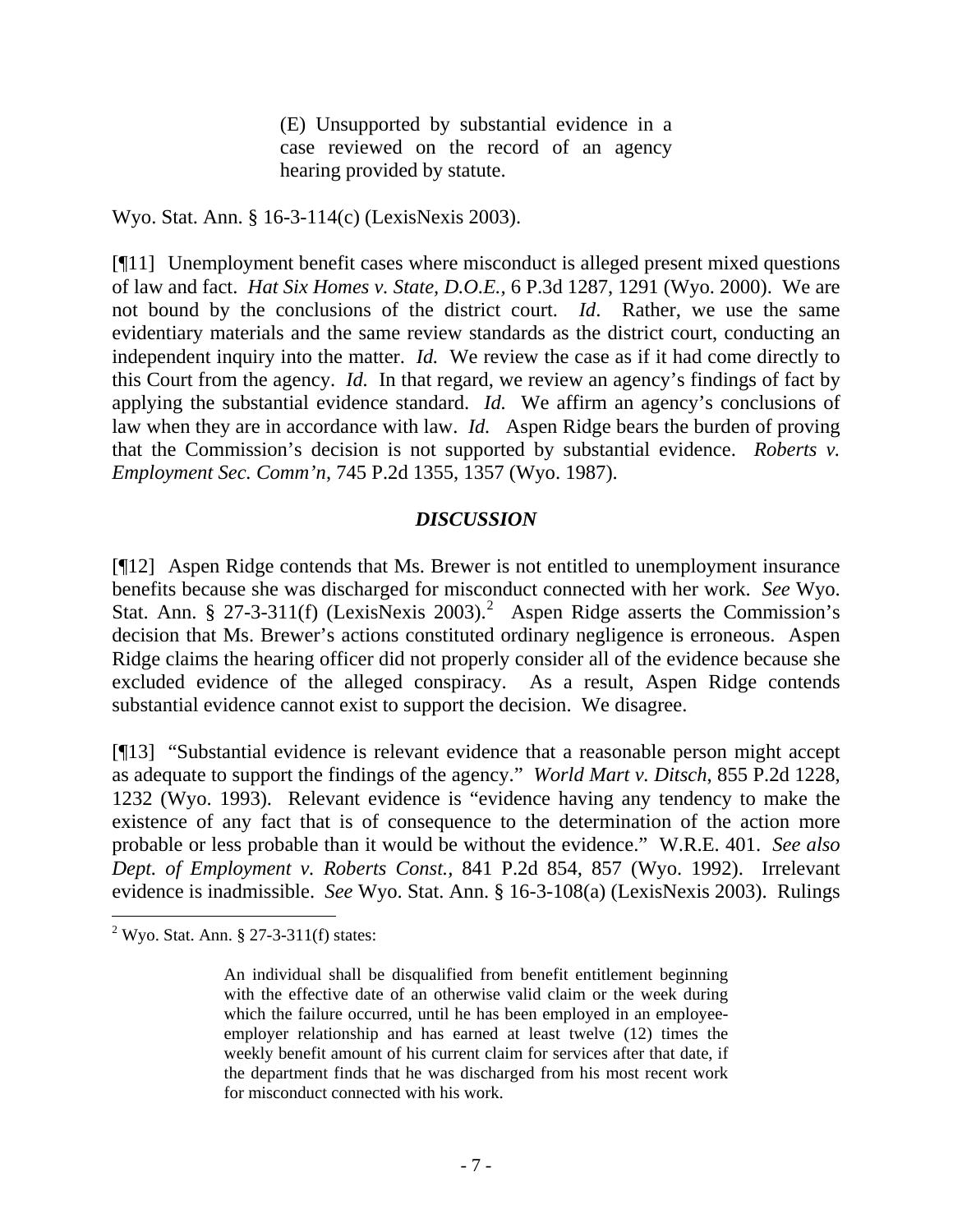on the admission of evidence are within the sound discretion of the agency as the trier of fact. *Roush v. Pari-Mutuel Comm'n,* [917 P.2d 1133, 1139 \(Wyo. 1996\)](http://www.lexis.com/research/xlink?app=00075&view=full&searchtype=get&search=917+P.2d+1139). We will only set aside an evidentiary determination if the agency abused its discretion. *Id.*

[¶14] The hearing officer refused to admit evidence relating to the alleged conspiracy on the basis that it was irrelevant. The issue before the hearing officer was whether Ms. Brewer's discharge was for misconduct related to her work. There was no suggestion that Ms. Davidson had any knowledge of the alleged conspiracy prior to her decision to terminate Ms. Brewer's employment. Ms. Davidson's unqualified testimony was that she had decided to discharge Ms. Brewer because of her failure to complete the affidavit. Even if true, the conspiracy played no role in Ms. Davidson's decision to discharge Ms. Brewer. The excluded evidence lacked relevance, and we perceive no error in the hearing officer's ruling.

[¶15] Having determined that evidence of the alleged conspiracy was properly excluded, we need only examine the evidence before the hearing officer in our search for substantial evidence. In that regard, we find that substantial evidence exists to support the finding that Ms. Brewer did not commit misconduct related to her work.

[¶16] Misconduct is defined as

an act of an employee which indicates a disregard of (1) the employer's interests or (2) the commonly accepted duties, obligations and responsibilities of an employee. This would include carelessness or negligence of such degree or recurrence as to reveal willful intent or an intentional disregard of the employer's interests or of the employee's duties and obligations to his employer. Inefficiency or failure in good performance as the result of inability or incapacity; ordinary negligence in isolated instances or good faith errors in judgment or discretion are not deemed to be misconduct within the meaning of the Law.

*Safety Med. Services, Inc. v. Emp. Sec. Comm'n*, 724 P.2d 468, 472 (Wyo. 1986). Unemployment compensation statutes are to be liberally construed in favor of the claimants. *[Wyoming Dep't of Employment, Div. of Unemployment Ins. v. Rissler &](http://www.lexis.com/research/xlink?app=00075&view=full&searchtype=get&search=837+P.2d+686)  McMurry Co.*[, 837 P.2d 686, 690 \(Wyo. 1992\).](http://www.lexis.com/research/xlink?app=00075&view=full&searchtype=get&search=837+P.2d+686) We construe the term misconduct "in a manner least favorable to working a forfeiture" because unemployment compensation is part of an employee's compensation, not "a gratuity which may be withheld frivolously." *Id*.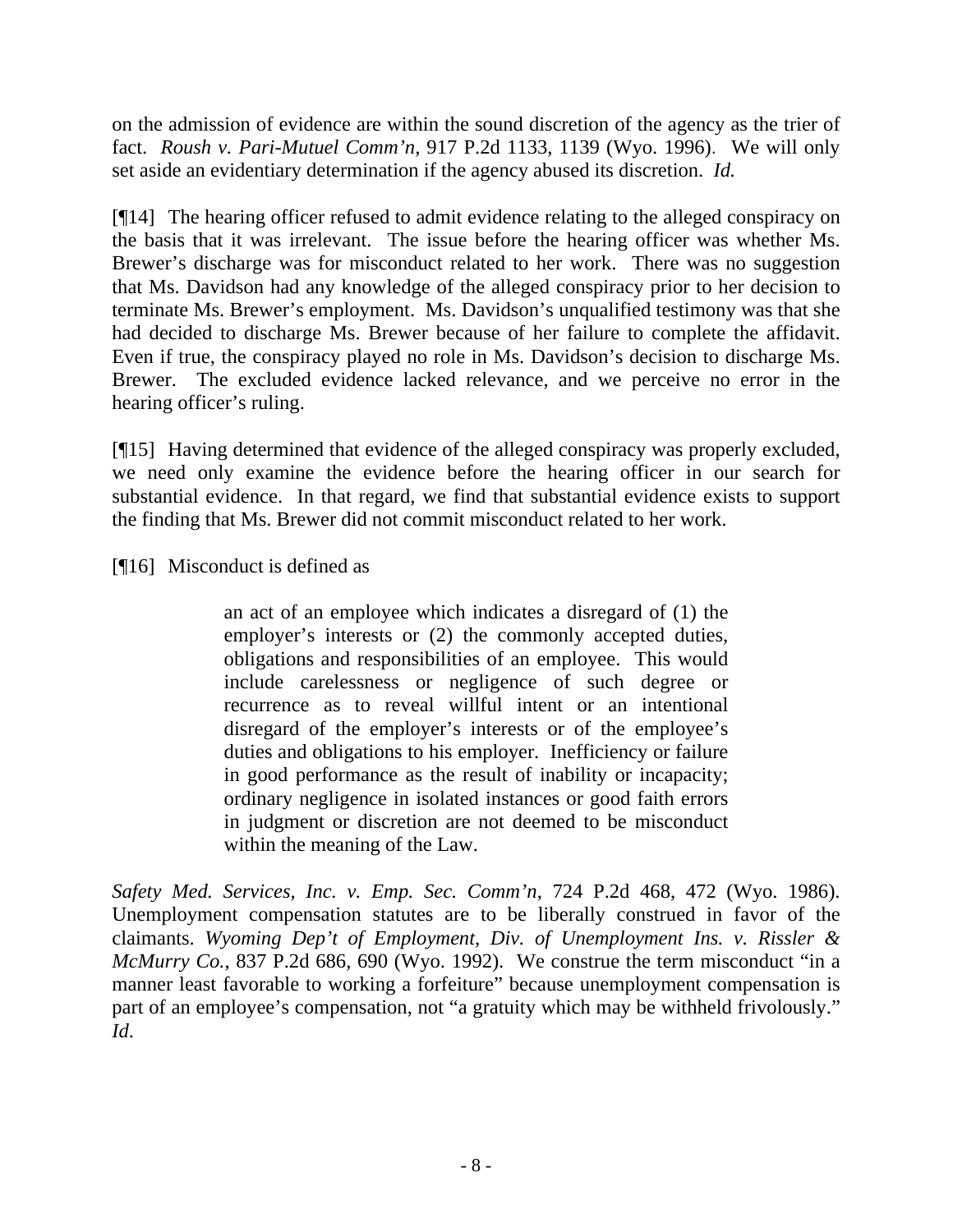[¶17] There was conflicting evidence in the case. Ms. Davidson testified that the affidavit was never completed and that she viewed the failure to complete the affidavit as intentional conduct:

> [MR. WOELK]: [W]hat was your . . . final reason, . . . your understanding of why you had to terminate Ms. Brewer?

> [MS. DAVIDSON]: Because Ms. Brewer had not accomplished the task that she had been assigned, and that there had been a period of delay from the beginning July time frame at least through the date of her termination when the issue resurfaced that it had not been completed.

> [MR. WOELK]: And was it your belief that that was intentional?

[MS. DAVIDSON]: Yes.

On the other hand, Ms. Brewer testified that although she was in a hurry to leave for vacation and forgot to finish the affidavit at that time, she completed it upon her return. Ms. Brewer produced copies of the affidavit, including copies with Ms. Davidson's handwritten revisions.

[¶18] "The agency, as the trier of fact, is charged with weighing the evidence and determining the credibility of witnesses." *[Hat Six Homes,](http://www.lexis.com/research/xlink?app=00075&view=full&searchtype=get&search=6+P.3d+1290)* 6 P.3d at 1292. The Commission found that Ms. Brewer completed the affidavit upon her return and that the final draft of the affidavit was notarized on August 11, 2004. The Commission concluded that her failure to complete the affidavit in July was an isolated instance of ordinary negligence which did not constitute misconduct. Aspen Ridge fails to point to evidence demonstrating that Ms. Brewer intentionally disregarded her employer's interests or that Ms. Brewer's conduct was more than an isolated incident. The record supports the Commission's conclusion that Ms. Brewer's conduct did not rise to a level which would disqualify her from receiving unemployment benefits, and we will not second guess that determination on appeal.

[¶19] Aspen Ridge also claims that the agency hearing was not fair or impartial, citing *Monahan v. Bd. of Trustees,* 486 P.2d 235 (Wyo. 1971). Specifically, Aspen Ridge contends that it was unfair for the hearing officer to preclude evidence concerning the alleged conspiracy and that the hearing was not conducted in an impartial manner because the hearing officer interposed her own objections to Aspen Ridge's questions and ruled on those objections. Aspen Ridge also contends the hearing officer impermissibly conducted her own cross-examination of witnesses.